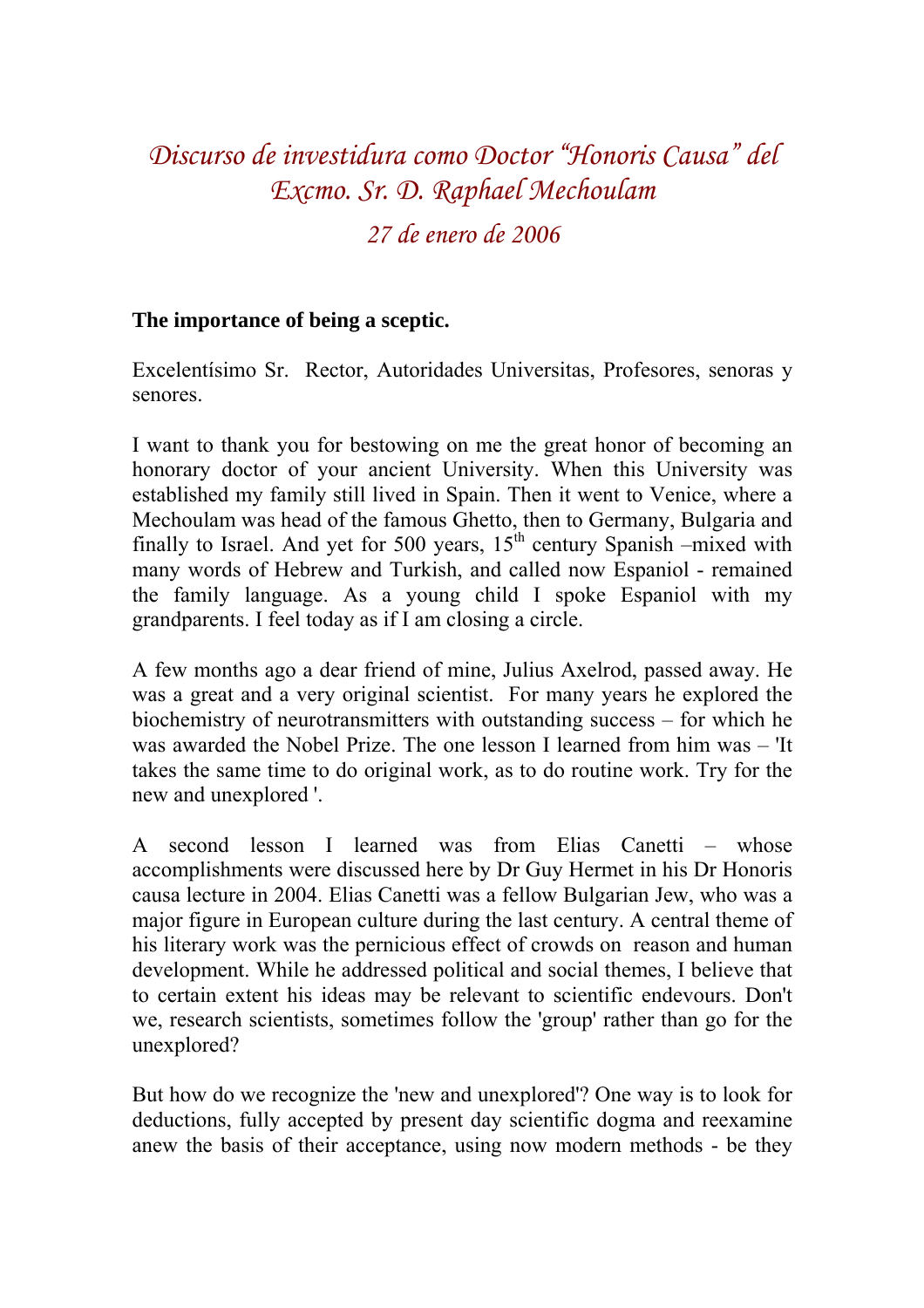technical or conceptual. A sceptical mind is an excellent tool in this endeavour. In my presentation I will try to give a few examples from our work..

In the early 1960's when I started my work on the plant cannabinoids, the field was considered to be fully explored. There were hundreds of old papers in many languages and in the 1930's famous scientists had worked on Cannabis. Hence most scientists working on natural products assumed that nothing new –either in chemistry or in pharmacology - could be found there. But a careful, sceptical reading of the voluminous literature disclosed that, on the basis of modern criteria, the active constituent had actually never been isolated in pure form, its structure was not known and its pharmacology and biochemistry were based on work with mixtures. No granting agency was willing to support research on this topic. However when we isolated the main constituents of Cannabis - Δ9tetrahydrocannabinol (THC), cannabidiol, cannabigerol and many others – the field became part of the main stream and thousands of publications appeared. But the biochemical basis of the action of the cannabinoids remained obscure for another 20 years. The reason was the acceptance of the dogma that the cannabinoids act on the lipids of membranes. This was based on experiments, which showed that the activity of cannabinoids was not stereospecific and therefore could not be associated with action on receptors and enzymes. A close examination of the existing data showed that actually they were not based on acceptable premises and a few, new experiments in our laboratory showed that the activity was in fact fully stereospecific, hence the activity could be due to action on specific biological molecules. Indeed shortly thereafter Allyn Howlett in St. Louis found that THC binds to a receptor. Receptors are not formed in order to bind plant molecules, but serve to initiate a cascade of reactions when activated by an endogenous constituent. A few groups, including ours, started a search for such a molecule. The transmitters, modulators, cytokines and related entities discovered today are usually proteins or peptides, hence most groups looked for a compound of this type. We were rather sceptical of this approach. THC is a very liposoluble molecule, hence we assumed that we should look for an endogenous molecule with the same physicochemical properties. Such an investigation requires different chemical techniques than that for proteins. Indeed the 2 endogenous molecules we discovered that bind to the cannabinoid receptors were very liposoluble. We named them anandamide – from the Sanscrit word for joy – and 2-arachidonoyl glycerol. These 2 endocannabinoids have been investigated by many groups and have been found to be involved in a long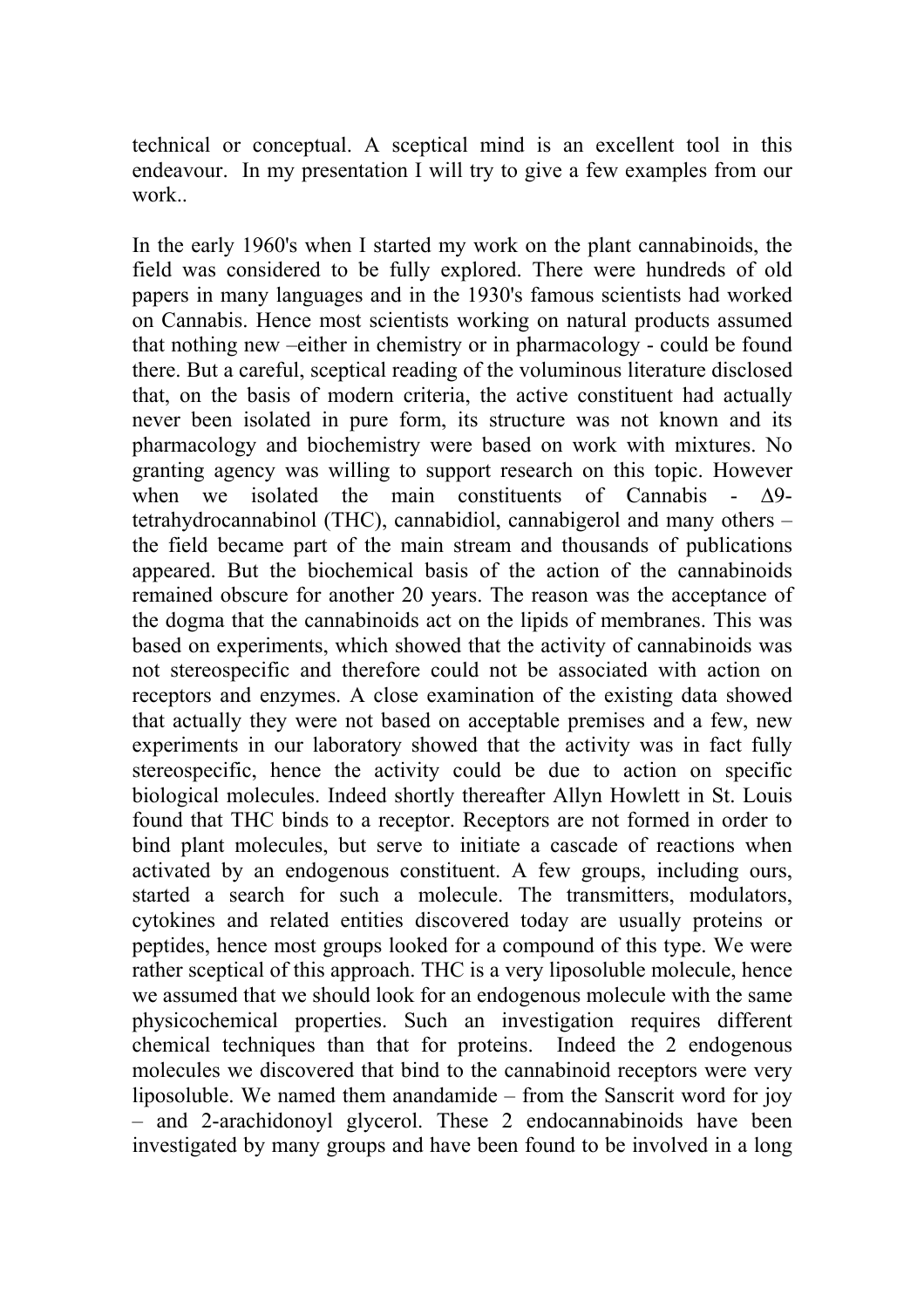list of physiological processes. These include neuroprotection, appetite and suckling, inflammation, reproduction, emotions, bone formation, to name just a few. In Spain there are numerous groups working on various aspects of the endocannabinoid system – from involvement of endocannabinoids in neurological diseases such as Parkinson's disease and Alzheimer's disease, as well as cancer and aspects of drug abuse, to more basic aspects such as memory.

Allow me to end with some more recent work initiated because of our scepticism of long accepted paradigms. Incense burning has been part of religious ceremonies for millennia. In ancient Egypt it signified a manifestation of the presence of the gods and a gratification to them. In ancient Judea and Israel incense burning was also a central ceremony in the Temple and only priests were allowed to perform it. In ancient Greece incense burning was both an oblation and a protection against demons. In Christendom its use in worship and religious processions has continued since the  $4<sup>th</sup>$  or  $5<sup>th</sup>$  century A.D. In all religions it symbolizes the ascent of the prayers of the faithful.

 We assumed that the spiritual exaltation caused by incense burning, particularly on the conductors of the ceremony, who presumably inhale large amounts of smoke, would be enhanced by a putative, mild psychoactive effect caused by the constituents of incense. We found only vague indications in the ancient and medieval literature that incense may indeed cause effects, which today can be termed psychoactive. In the Old Testament it is stated that the smell of incense "makes the heart glad" and Herodotus mentions that "Whenever a man of Babylon has intercourse with his wife, he sits before an offering of incense, and the woman sits opposite him…".

The resin of *Boswellia* species, particularly of *Boswellia carteri* (Burseraceae), known as frankincense or olibanum (in Greek) or lebona (in Hebrew), is a major component of Middle Eastern and European incense, and apparently has been used in worship since ancient times, It was a major product of commerce - frankincense was grown in the southern part of Arabia and in East Africa and camel caravans brought it north to Egypt and the Middle East.

There are scattered indications that it may have sedative properties. In the Middle East during the first centuries A.D. it was administered in wine to prisoners sentenced to death, to 'take away' or to 'confuse' their minds . In